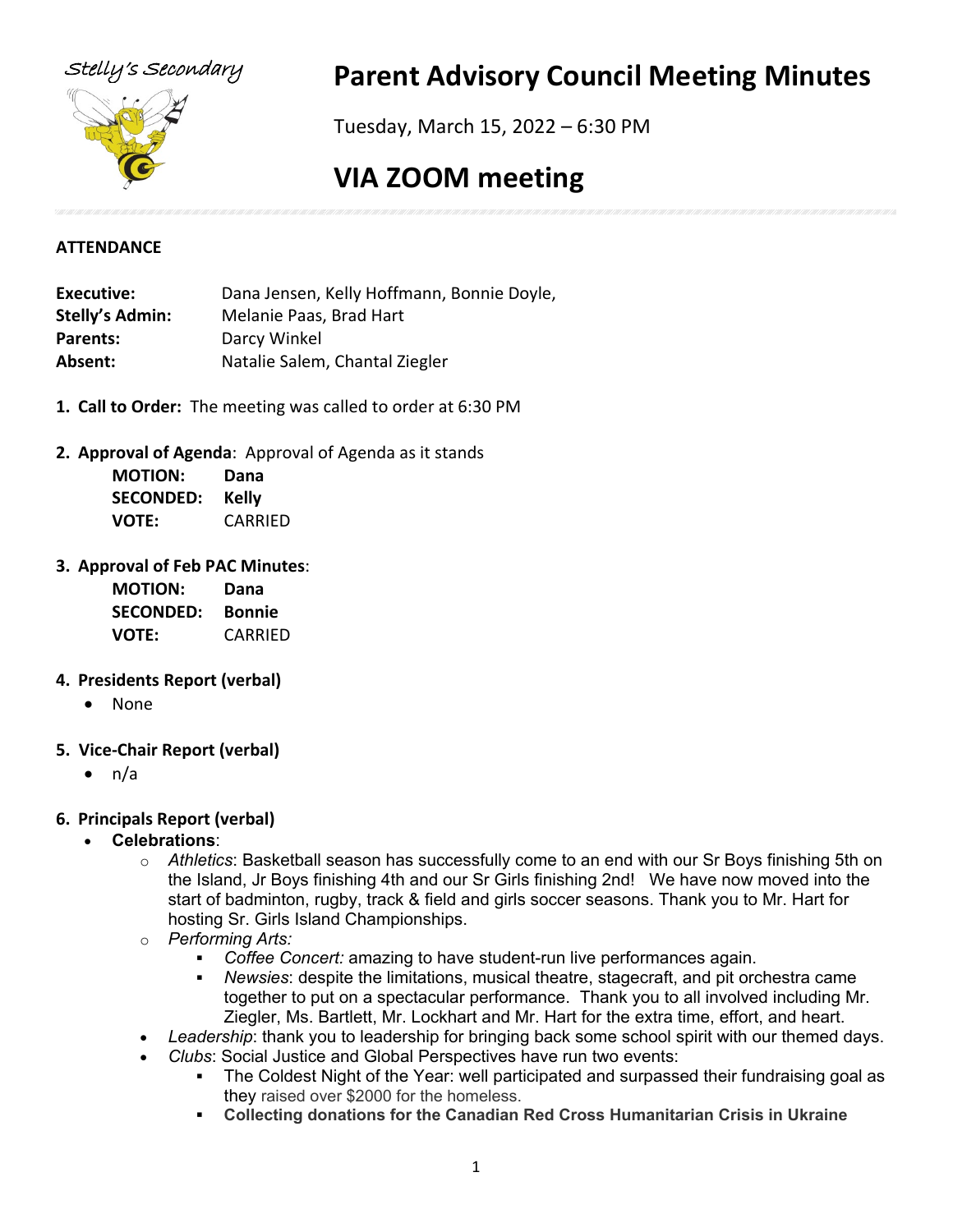- *Careers*: Skills Canada Competition standings:
	- Kilian Jungen: gold in Architectural CAD<br>■ Peter Cunningham: gold in Cabinetmakir
	- Peter Cunningham: gold in Cabinetmaking
	- **Hilda Wilson: silver in Graphic Design**
	- Zoe Chapman: bronze in Graphic Design
	- Colin Sawatzky: Honorable mention in Graphic Design

**Grad plans** (at this point): ceremony (100% capacity; no vaccine passports for audience & grads), dinner dance (grads & approved guests both with vaccine passports), parent grad events (Darcy)

• in-person *grad assembly* on April 5th in block 2 to provide details & grad package

**Health**:

- *attendance*: we are seeing normal absence due to illness rates for this time of the year
- *masks*: will no longer be required after spring break but we encourage and respect the individual choice to continue wearing masks
- *antigen tests*: students have now received their box of 5 antigen tests.

## **Course selection**:

- New course New Media 11
- PHE universal option
- Indigenous-focused grad requirement new draft requirement coming from the Ministry of Education
- Course selection forms have been submitted by students

**Assessments**: April's focus is on Literacy 12. Any grade 10 student who missed their January sitting due to the Ministry cancellation of all assessments will be scheduled next school year.

**Ministry Student Learning Surveys**: complete. We will use this data, when available, to guide our conversations and plans.

**Staff Conversations:** Grade-to-Grade Transitions, the CoVid learner & Cell phone usage for youth

**Reminder**: April/May are busy months (leadership summit, Trails, many significant field trips) so we are hoping our students and staff relax and rejuvenate over spring break.

Updates on Clubs, Careers, student volunteer opportunities, Student Employment, Grad info along with other daily news, [please follow our Daily Buzz.](https://stellys.sd63.bc.ca/mod/forum/view.php?id=10462)

# **7. COPACS Report**

- March COPACS cancelled.
- AGM in April they are seeking new parents to join COPACS for next year
- BCCPAC AGM in April

## **8. Canadian Parents for French (CPF) Report**

- Locally made soap will be provided to the grads. It will be stamped with "Stelly's 2022)
- A funding request form has been developed and given to teachers to request funding for French projects and events
- Next meeting April 28: 18:30 via zoom

# **9. Treasurer's Report (as of Jan 31, 2022)**

- Gaming account
	- o Balance: \$15,401.86
- General account
	- o Balance \$7,692.57